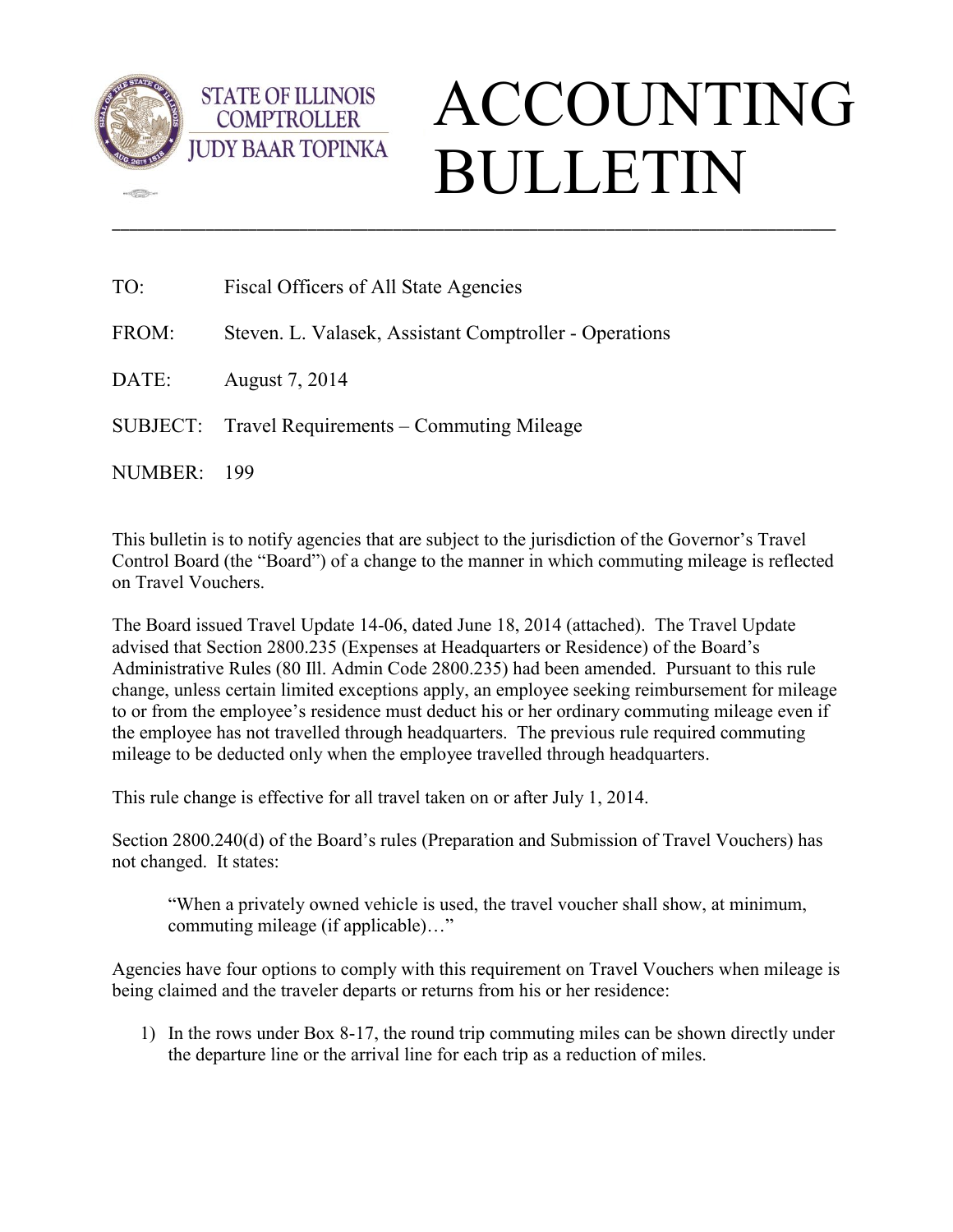- 2) In the "Traveler's Comments/Explanations" box, a statement can be made that "X number of commuting miles have been deducted".
- 3) In the case where the traveler's residence and headquarters are in the same city and the traveler departed and/or returned from his or her headquarters, a statement can be made in the "Traveler's Comments/Explanations" box that "Traveler departed and/or returned from headquarters and no commuting miles were deducted." Alternatively, the traveler could clearly note in the rows under Box 8-17 the point of departure and return as their headquarters (versus their residence).
- 4) Any applicable exceptions must be explained fully in the "Traveler's Comments/Explanations" box. For example, some agencies have agreements with unions covering specific, exceptional circumstances in which commuting mileage need not be deducted. In such cases, the specific agreement allowing reimbursement of commuting mileage must be identified. Your agency's travel coordinator will be notified by the Department of Central Management Services if your agency has any such agreement.

As a reminder, this Bulletin applies only to agencies that are subject to the jurisdiction of the Governor's Travel Control Board.

If you have any questions about Travel Update 14-06, please contact Kelley Wells of the Governor's Travel Control Board at (217) 782-4705. If you have any questions concerning this bulletin, please contact Thwyla Drury, Manager of Voucher Control at (217) 782-3608. Agencies may access this and other Accounting, Payroll and SAMS Bulletins on the Comptroller's website at [www.ioc.state.il.us](http://www.ioc.state.il.us/) under Resource Library.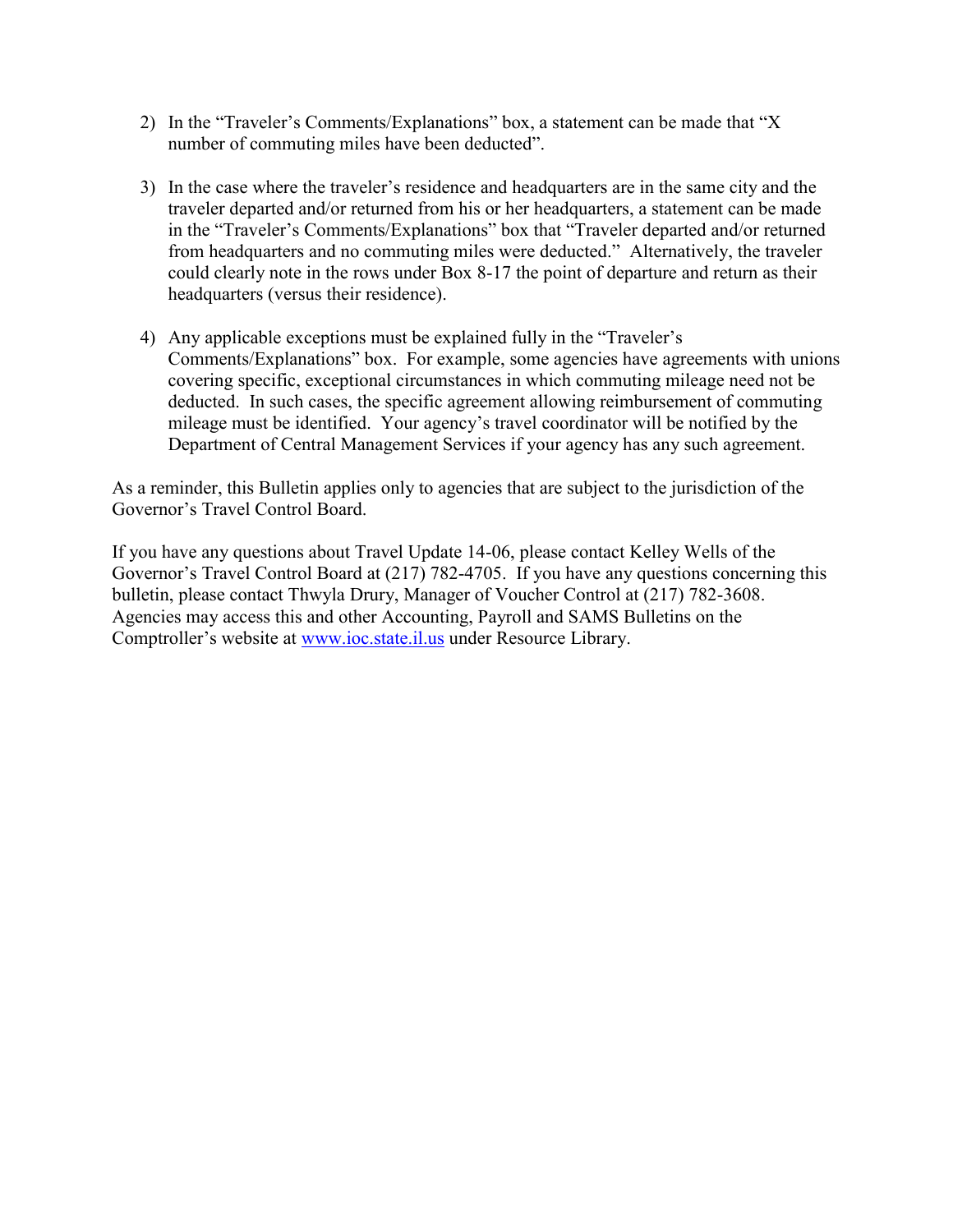

# **Governor's Travel Control Board Travel Update 14-06**

TO: **Agency Travel Coordinators** 

FROM: Simone McNeil, Chairman

DATE: June 18, 2014

Important Changes to Governor's Travel Control Board Rules (Part 2800) **SUBJECT:** 

The purpose of this Travel Update is to make you aware of some important changes to the Governor's Travel Control Board Rules (Part 2800). The rule changes were approved by JCAR on May 23, 2014 and published by the Secretary of State in the June 6, 2014 Illinois Register. The Board considers the rule changes to be taking effect July 1, 2014: thus, the changes are effective for all travel occurring on or after July 1, 2014.

Below is a brief summary of the rule changes. In addition, a document indicating which parts of the text have been revised is attached, and the rules, as published (including the revisions discussed herein), may be found at: http://www.ilga.gov/commission/jcar/admincode/080/ 08002800sections.html

First, and most importantly, Section 235 of the Rules (80 III. Admin Code 2800.235) has been amended so that the amount of an employee's ordinary commuting mileage will no longer be reimbursable when the employee does not travel through headquarters. Previously, employees requesting reimbursement for mileage were required to deduct their ordinary commuting mileage only when they travelled through headquarters, but were not required to deduct commuting mileage on days that they did not travel through headquarters. Now commuting mileage must be deducted (that is, is not reimbursable) in all cases—even on days when employees do not travel through headquarters.

# As noted above, we interpret this rule as being effective for all travel occurring on or after July 1, 2014.

- Secondly, Section 700 (80 III. Admin Code 2800.700), dealing with out-of-State (including international) travel, has been revised to reflect the current use of the eTravel system, and the fact that the all out-of-State travel requires GOMB approval.
- Finally, all references in Section 2800 to Government Charge Cards have been deleted,  $\bullet$ and the section dealing with the Charge Card system, Section 2800.230, has been repealed, as Government Charge Cards are no longer used.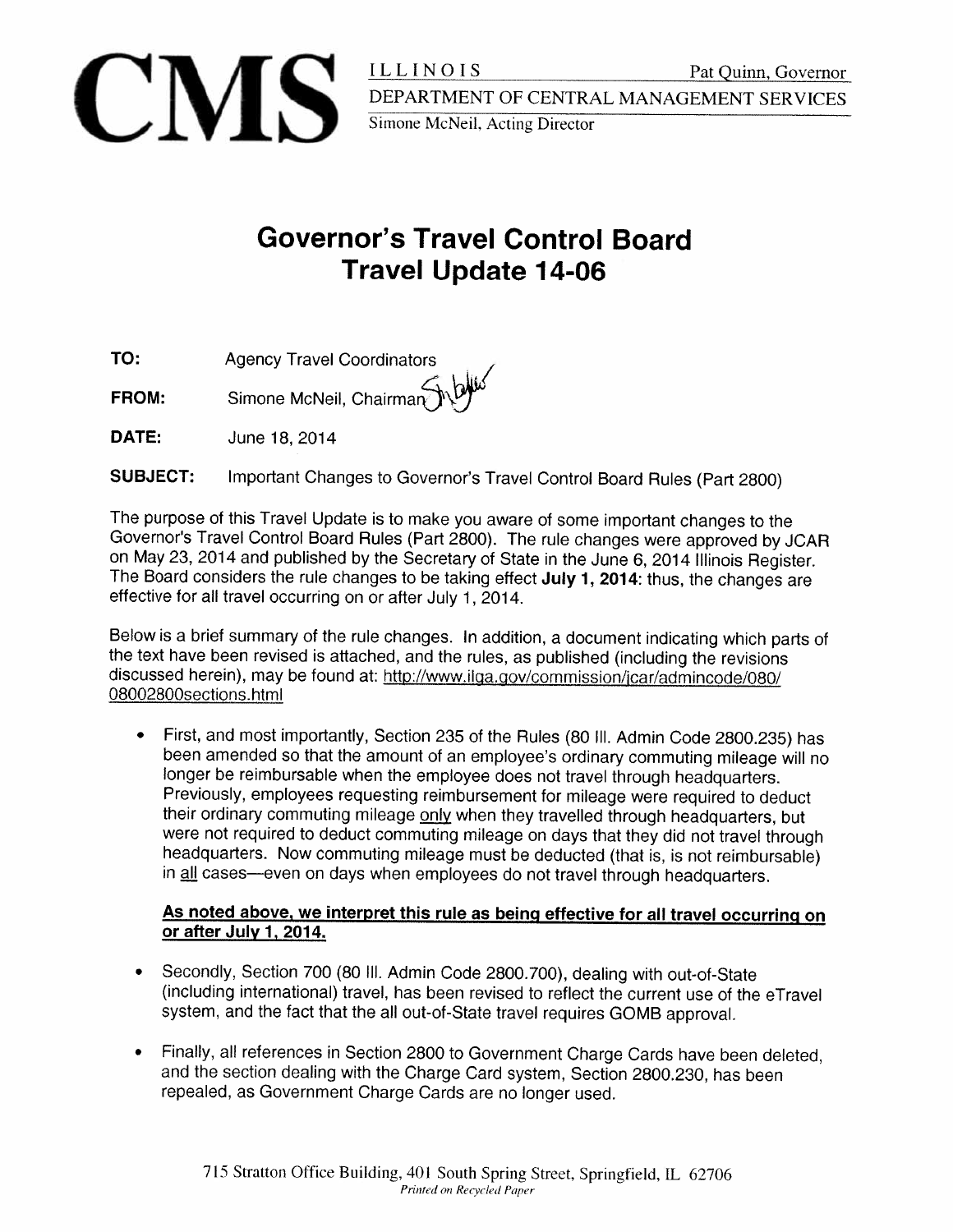Please advise all appropriate personnel within your agency of these rule changes immediately.<br>If you have questions, please contact Kelley Wells, State Travel Coordinator, at (217) 782-4705<br>or by email at Kelley.Wells@illi

CC: List

SM/kw

 $\sim$   $t$  .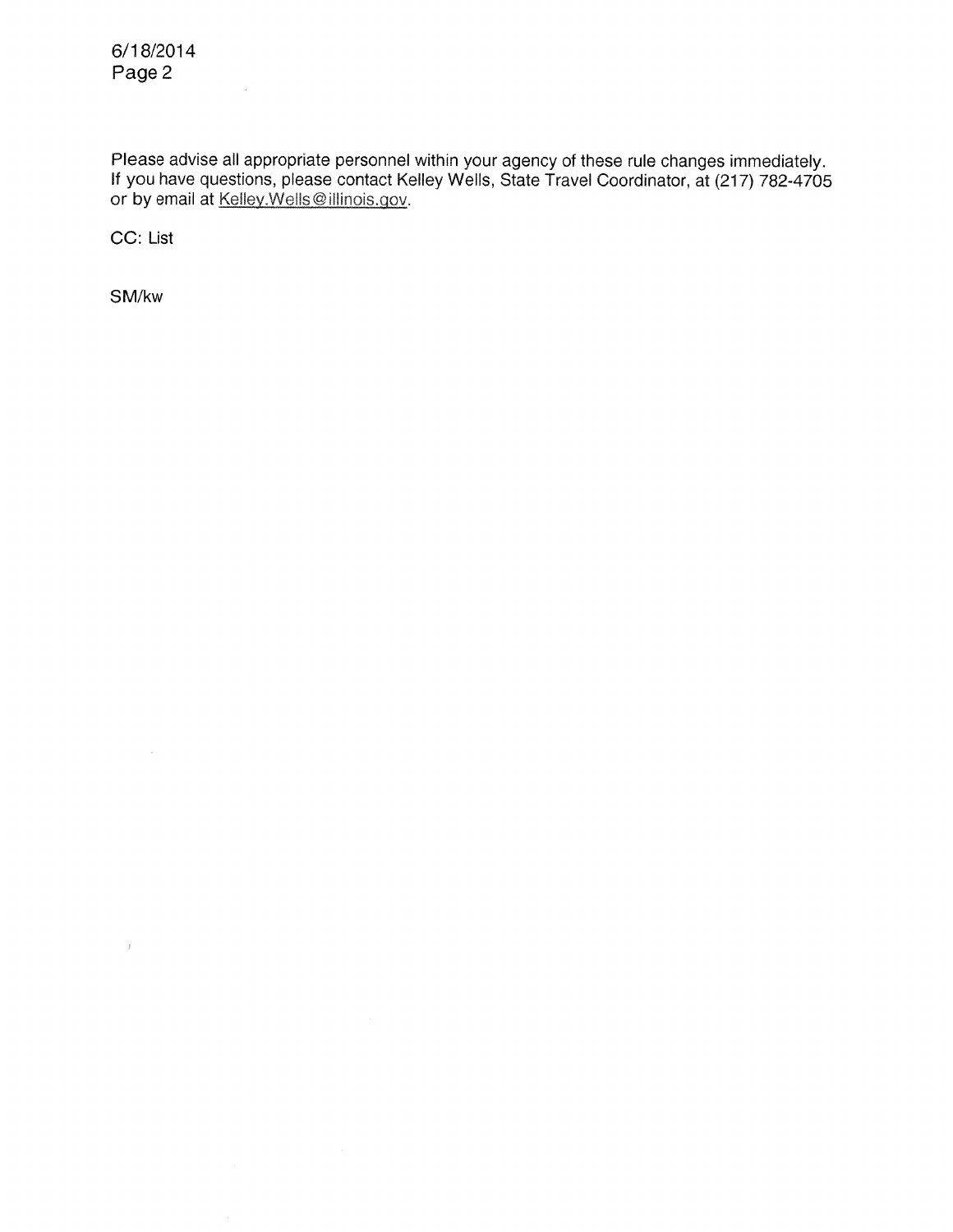#### **ILLINOIS REGISTER**

#### DEPARTMENT OF CENTRAL MANAGEMENT SERVICES/ **GOVERNOR'S TRAVEL CONTROL BOARD**

# NOTICE OF ADOPTED AMENDMENTS

# TITLE 80: PUBLIC OFFICIALS AND EMPLOYEES SUBTITLE I: GENERAL TRAVEL CONTROL CHAPTER I: DEPARTMENT OF CENTRAL MANAGEMENT SERVICES/ GOVERNOR'S TRAVEL CONTROL BOARD

# **PART 2800 TRAVEL**

#### SUBPART A: GENERAL

| <b>Section</b> |                                |
|----------------|--------------------------------|
| 2800.100       | Definitions                    |
| 2800.110       | Application and Interpretation |

# SUBPART B: TRAVEL CONTROL SYSTEM

| Section |
|---------|
|---------|

| 2800.200 | <b>Travel Control System</b> |  |  |
|----------|------------------------------|--|--|
|----------|------------------------------|--|--|

- 2800.210 **Travel Coordinator**
- 2800.220 **Travel Authority**
- 2800.230 Government Charge Cards (Repealed)
- 2800.235 Expenses at Headquarters or Residence
- 2800.240 Preparation and Submission of Travel Vouchers
- Approval and Submission of Travel Vouchers 2800.250
- 2800.260 Items Directly Billed
- 2800.270 **Conference Registration Fees**

# SUBPART C: TRANSPORTATION EXPENSES

Section 2800.300 Incidental Expenses for Private and State Owned Automobiles

#### SUBPART D: LODGING

| Section  |                                      |
|----------|--------------------------------------|
| 2800.400 | Conference Lodging                   |
| 2800.410 | Employee Owned or Controlled Housing |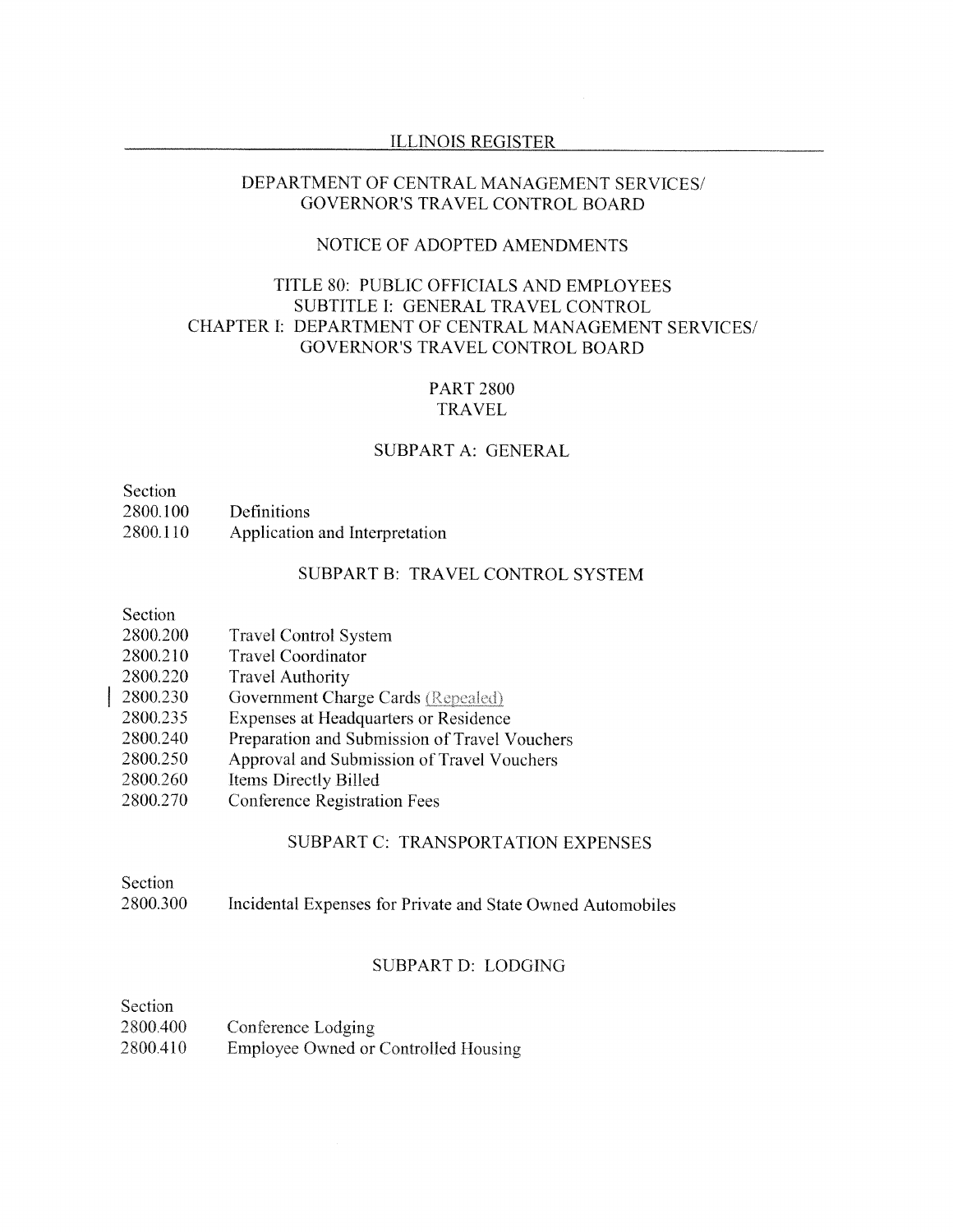#### **ILLINOIS REGISTER**

#### DEPARTMENT OF CENTRAL MANAGEMENT SERVICES/ GOVERNOR'S TRAVEL CONTROL BOARD

# NOTICE OF ADOPTED AMENDMENTS

#### **SUBPART E: PER DIEM MEALS**

Section 2800.500 **Conference Meals** 

#### **SUBPART F: MISCELLANEOUS RULES**

Section 2800.600 Lack of Receipts 2800.650 Headquarter Designation for Agency Heads

#### SUBPART G: EXCEPTIONS TO THE RULES

| Section  |                                         |
|----------|-----------------------------------------|
| 2800.700 | Special Exceptions-Requested in Advance |
| 2800.710 | Ex Post Facto Exceptions                |

2800.APPENDIX A Reimbursement Schedule

AUTHORITY: Authorized by Sections 12-1 and 12-2 of the State Finance Act [30 ILCS 105/12-1 and 12-2] and by Section 710 of the Travel Regulation Council Rules (80 III. Adm. Code 3000.710).

SOURCE: Amended March 11, 1976; amended at 2 Ill. Reg. 30, p. 215, effective August 1, 1978; new rules adopted at 4 Ill. Reg. 28, p. 155, effective July 1, 1980; old rules repealed at 4 Ill. Reg. 30, p. 1224, July 1, 1980; amended at 5 Ill. Reg. 150, effective January 1, 1981; amended at 6 Ill. Reg. 6682, effective July 1, 1982; amended at 7 Ill. Reg. 9205, effective August 1, 1983; amended at 8 Ill. Reg. 127, 130, effective January 1, 1984; amended at 8 Ill. Reg. 14243, effective August 1, 1984; codified at 8 Ill. Reg. 19350; amended at 10 Ill. Reg. 18014, effective October 6, 1986; Part repealed, new Part adopted at 12 Ill. Reg. 738, effective January 15, 1988; emergency amendment at 15 Ill. Reg. 13196, effective September 1, 1991, for a maximum of 150 days; amended at 15 Ill. Reg. 17981, effective November 27, 1991; amended at 16 Ill. Reg. 4831, effective March 12, 1992; amended at 16 Ill. Reg. 13823, effective September 1, 1992; amended at 19 Ill. Reg. 36, effective January 1, 1995; amended at 19 Ill. Reg. 7858, effective July 1, 1995; amended at 20 Ill. Reg. 7379, effective May 13, 1996; emergency amendment at 22 Ill. Reg. 12082, effective July 1, 1998, for a maximum of 150 days; amended at 22 Ill. Reg. 20036, effective November 6, 1998; emergency amendment at 24 Ill. Reg. 867. effective January 1, 2000, for a maximum of 150 days; amended at 24 Ill. Reg. 7655, effective May 9, 2000; amended at 26 Ill. Reg. 14979, effective October 8, 2002; emergency amendment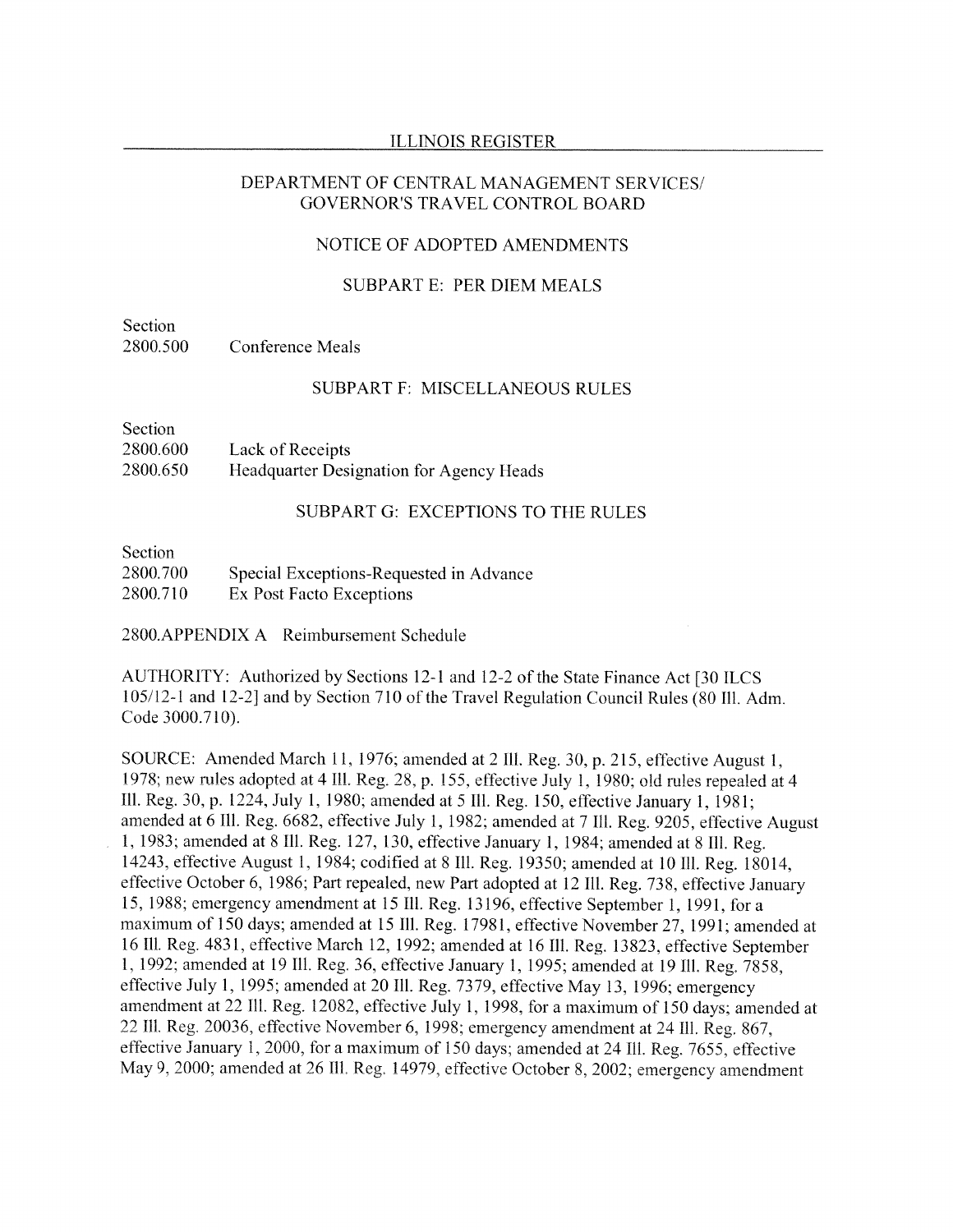#### **ILLINOIS REGISTER**

#### DEPARTMENT OF CENTRAL MANAGEMENT SERVICES/ **GOVERNOR'S TRAVEL CONTROL BOARD**

#### NOTICE OF ADOPTED AMENDMENTS

at 27 Ill. Reg. 10476, effective July 1, 2003, for a maximum of 150 days; amended at 27 Ill. Reg. 17061, effective October 23, 2003; amended at 38 Ill. Reg. effective

## **SUBPART B: TRAVEL CONTROL SYSTEM**

#### Section 2800.230 Government Charge Cards (Repealed)

- $a\}$ Agencies are encouraged to establish a Government Charge Card travel expense payment system in accordance with the agreement negotiated by the Governor's Travel Control Board.
- An employee who direct bills State travel expenses at least four (4) times per year  $\leftrightarrow$ should be issued a Government Charge Card.

The Government Charge Card may only be used for business related travel  $\Theta$ expenses, specifically transportation, lodging, meals, and other expenses eonsidered reimbursable under this Part or under the Rules of the Travel Regulation Council (80 Ill. Adm. Code 3000, Subparts C, D, E and F). Reimbursements to the employee for charges paid for with the Government Charge Card may not exceed the amounts specified in the Reimbursement Schedule (found in the rules of the Travel Regulation Council).

 $\leftrightarrow$ Agencies are responsible for monitoring the travel expense payment system to ensure compliance with this Part and the rules of the Council and the terms of the agreement. Misuse or abuse of the Government Charge Card may result in disciplinary action.

(Source: Repealed at 38 Ill. Reg. effective

#### Section 2800.235 Expenses at Headquarters or Residence

As a condition of employment, employees expect to incur commuting expenses a) between their residence and headquarters. These expenses are not reimbursable. Expenses associated with State business in excess of commuting expenses are reimbursable at headquarters and/or residence. An employee whose travel during a given day does not include travel through headquarters shall be reimbursed for all mileage traveled that day in excess of the employee's ordinary commuting mileage. An employee whose travel does include travel through headquarters shall be reimbursed for all mileage in excess of commuting mileage. All travel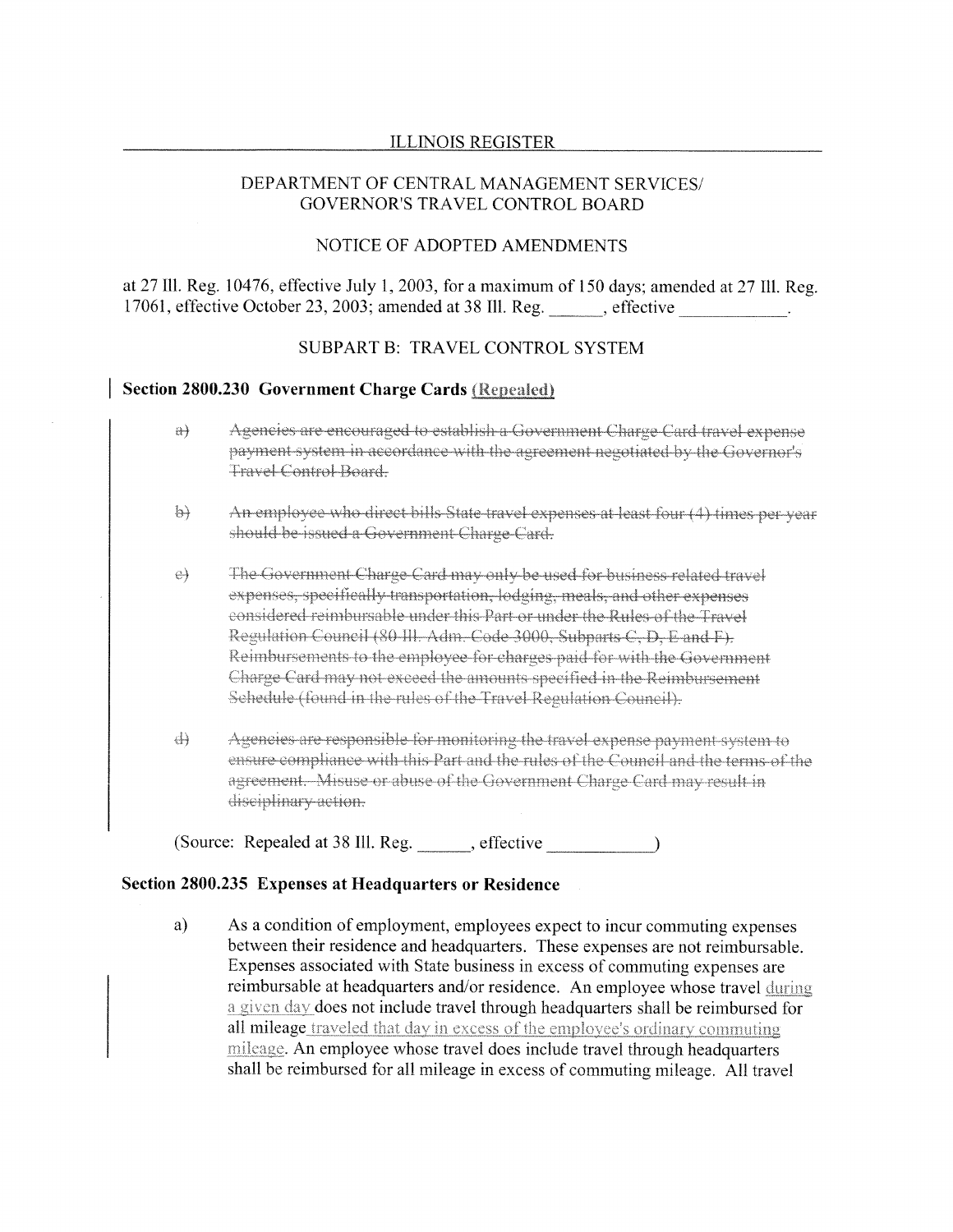## DEPARTMENT OF CENTRAL MANAGEMENT SERVICES/ **GOVERNOR'S TRAVEL CONTROL BOARD**

# NOTICE OF ADOPTED AMENDMENTS

#### must be by the most direct route.

- $\Theta$ "Travel through headquarters" is defined as: Any travel to or through the corporate city limits of the employee's designated headquarters, regardless of whether the employee made a stop at the work site or changed vehicles or modes of transportation.
- $be)$ Examples of reimbursable mileage expenses include<del>of reimbursable mileage</del> expenses are as follows:
	- $1)$ Residence/Lincoln – Headquarters/Springfield. Employee drives from residence in Lincoln to Chicago and returns to residence. Reimbursement is for all mileage in excess of commuting mileagebeeause the travel was not to or through headquarters.
	- $2)$ Residence/Lincoln - Headquarters/Springfield. Employee drives from residence in Lincoln to Collinsville and back to residence. Reimbursement is for all mileage in excess of commuting mileage. The travel, by the most direct route, was through headquarters.
	- 3) Residence/Carbondale – Headquarters/Marion. Employee drives from residence to headquarters. Later, employee drives from headquarters to Anna and back to residence. Reimbursement is for all mileage in excess of commuting mileage.
	- Residence/Evanston Headquarters/JRTC, Chicago. Employee drives  $4)$ from residence to McCormick Place for an event. After the event, the employee drives to headquarters, then to residence. Reimbursement is for all mileage in excess of commuting mileage-because the travel-was through headquarters.
	- $5)$ Residence/Chicago – Headquarters/JRTC, Chicago. Employee normally commutes to work by train. However, in order to attend a meeting at another location, the employee drives from residence to headquarters, then to the meeting location, then returns to headquarters and back to residence. Reimbursement is for all mileage in excess of commuting mileage. The fact that the employee normally rides the train to work has no effect on determining reimbursement.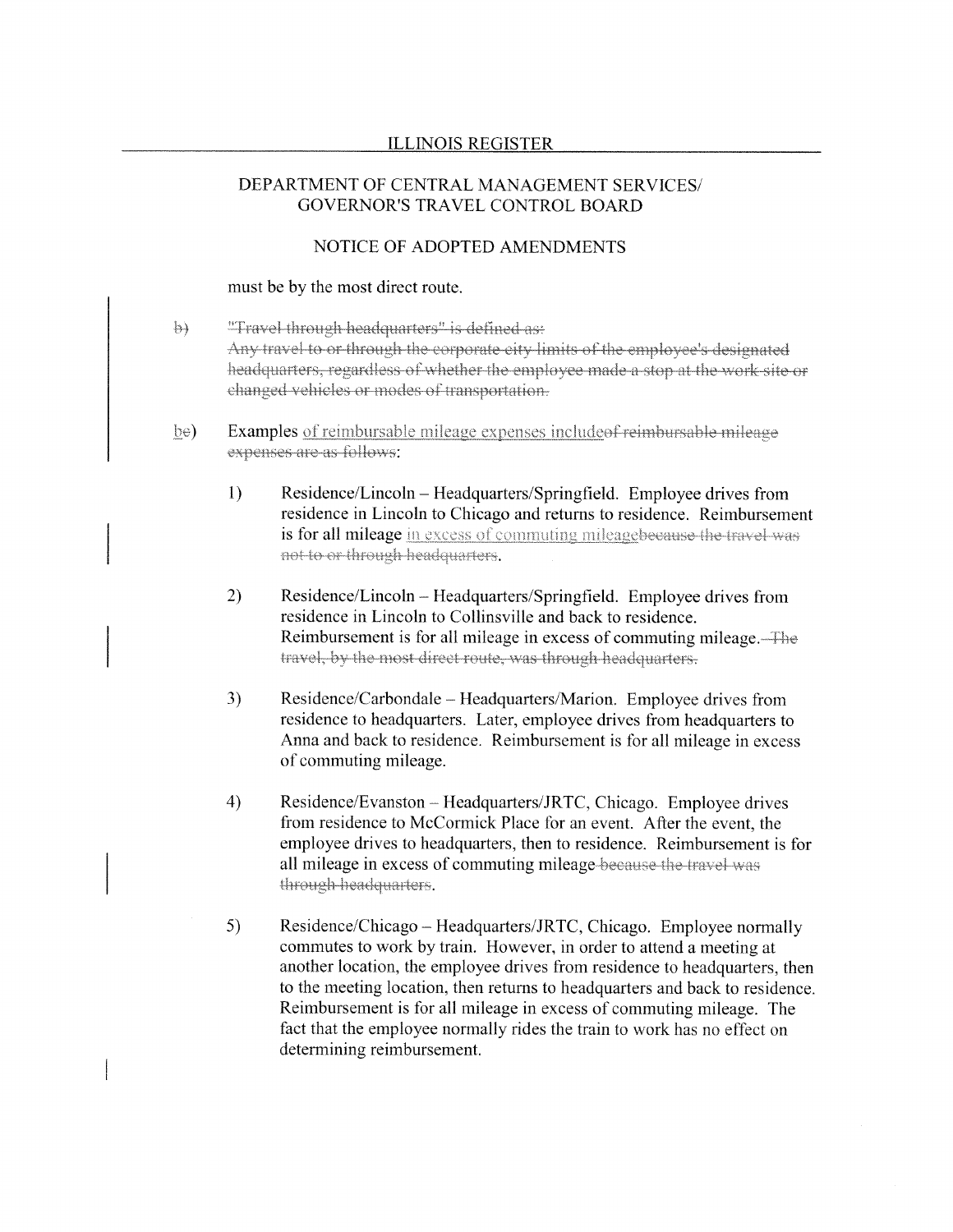# DEPARTMENT OF CENTRAL MANAGEMENT SERVICES/ **GOVERNOR'S TRAVEL CONTROL BOARD**

# NOTICE OF ADOPTED AMENDMENTS

की Agencies are responsible for monitoring claims under this Section.

(Source: Amended at 38 III. Reg. effective )

### Section 2800.260 Items Directly Billed

- a) Agency Heads shall keep billing of travel expenses directly to the State to the least extent possible. The Government Charge Card system specified under Section 2800.230 should be implemented to achieve this.
- $b)$ Employees may not be reimbursed for items billed directly to the State. Such direct billed items shall be indicated on the travel voucher along with all reimbursable items. All columns of travel vouchers are to be totaled and crossfooted. The direct-billed total will then be deducted from the cross-footed total with the balance being the amount to be reimbursed to the employee. In all such cases supporting documentation shall also be attached if available. For transportation expenses billed directly, a copy of the State of Illinois Transportation Request form shall be attached to the invoice voucher (Form C-13). For lodging expenses billed directly, room, tax, hotel parking and business phone calls only shall be accepted. However, charges for business phone calls must be noted as such on the invoice voucher (Form C-13). Charges for phone service in a room which are automatically added to the bill by the hotel may also be direct billed. Any charges in excess of the allowable lodging rate specified in the Reimbursement Schedule (found in the rules of the Travel Regulation Council) or for restaurants, room services, personal telephone calls and other expenses shall be paid by the traveler upon check-out. Such expenses shall not be deducted from the traveler's reimbursement in exchange for direct billing. Meal and incidental expenses shall not be billed directly to the State. Such expenses shall not be in excess of the maximums allowed.

# SUBPART G: EXCEPTIONS TO THE RULES

#### Section 2800.700 Special Exceptions – Requested In Advance

a) Exceptions to the operation of specific provisions of this Part may be granted in advance by the Chairman of the Governor's Travel Control Board when necessary to meet special or unavoidable circumstances and when in the best interest of the